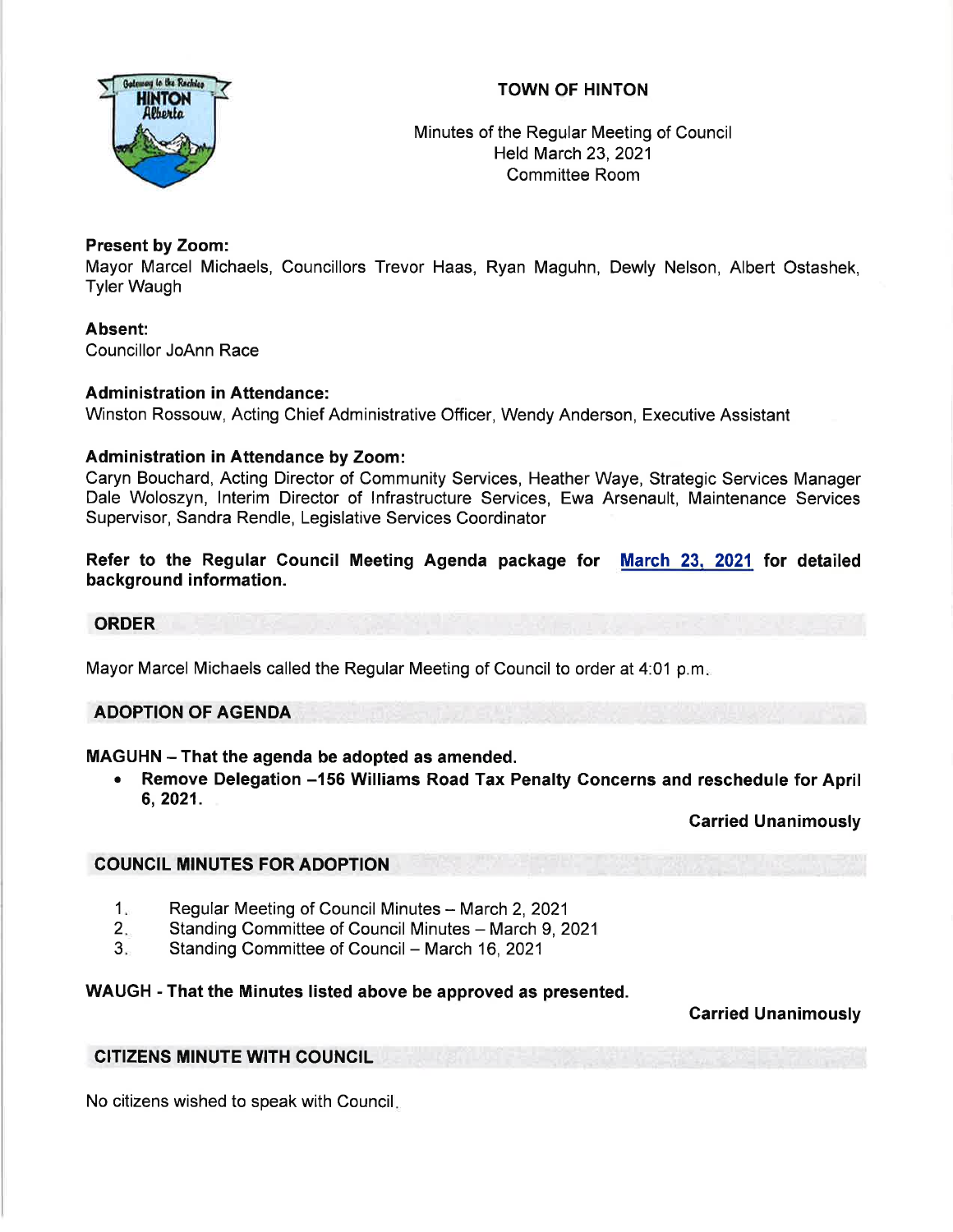#### **ACTION ITEMS**

1. Scout Hall Decommissioninq

OSTASHEK - That Council approve the hazardous materials abatement for the Scout Hall in 2021.

AMENDMENT BY NELSON: To include a cost of \$72,000.

Carried Unanimously

OSTASHEK - That Council approve the hazardous materials abatement for the Scout Hall in 2021 at a cost of \$72,000.

Carried Unanimously

NELSON - That the Scout Hall Decommissioning move forward in the 2021 budget year with a report on the budget source to come to Council as a report for information.

> Defeated 1-5 For: Nelson Against: Haas, Waugh, Maguhn, Michaels, Ostashek

MAGUHN - To direct Administration to bring a Request for Decision to the May 4, 2021 Regular Gouncil meeting regarding the decommissioning of the Scout Hall in the 2021 budget year. Carried Unanimously

#### 2. Locker Replacement

HAAS - That Council approve the capital budget to purchase new lockers for the swimming pool change rooms.

Defeated Unanimously

NELSON - That the \$100,000 previously allocated to the pool locker replacement be reallocated to the Recreation Gentre Gonstruction Reserve.

Garried Unanimously

#### 3. Options for Future Town Hall and Engagement Events

MAGUHN - That Council approve Option 1 for future virtual Town Halls and other online organizational engagement events.

Carried Unanimously

4. Council Remuneration Review Committee (CRRC)

NELSON - That Gouncil direct Administration to advertise seeking five members of the public for the Gouncil Remuneration Review Committee.

Garried Unanimously

E. Arsenault left the meeting at 4:50 p.m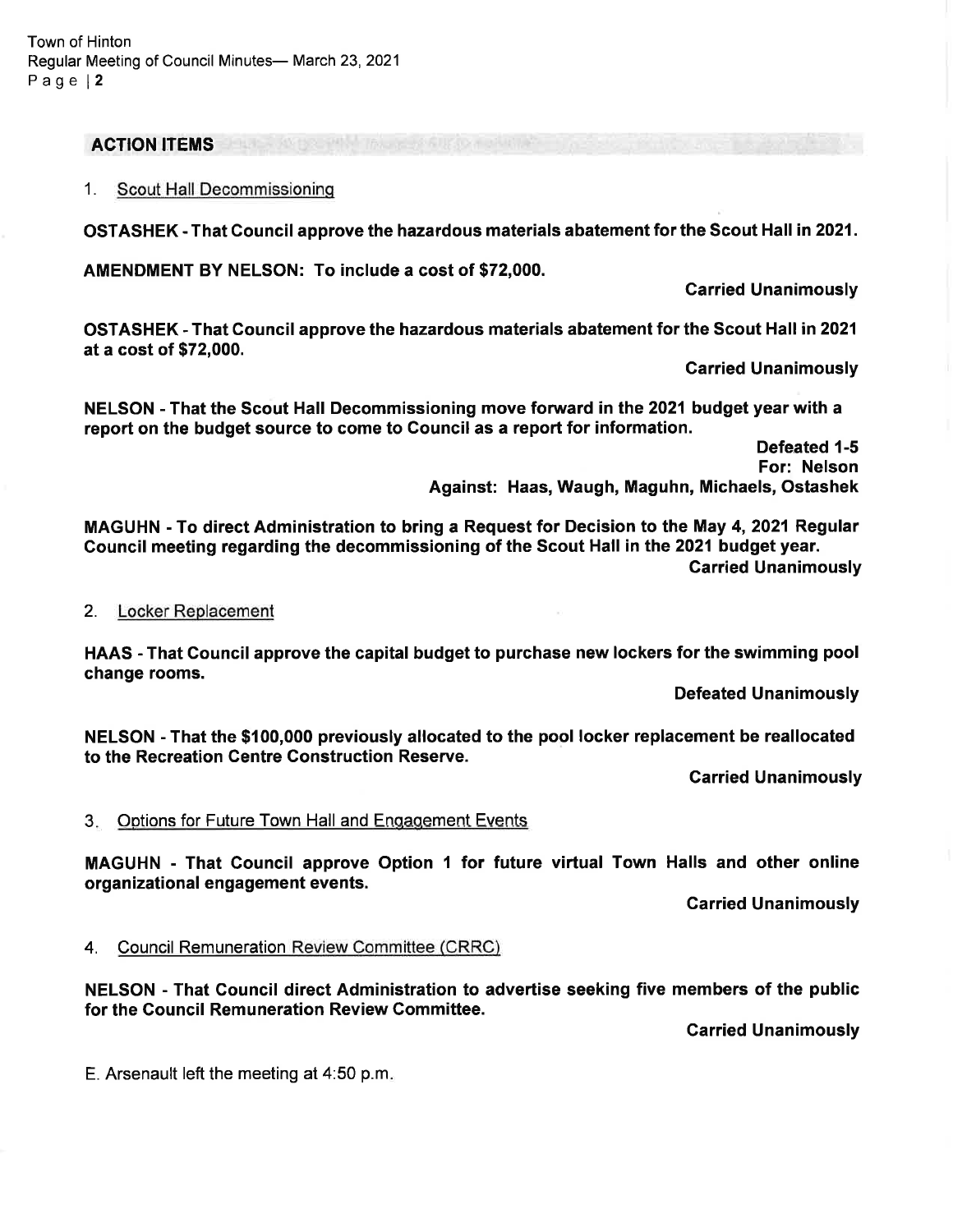#### INFORMATION ITEMS

## 1. <sup>400</sup>Commercial Bin Replacement

## NELSON - That Council accept this report regarding the purchase of 400 commercial bins as information.

Carried Unanimously

2. Council lnformation Packages #1 and#2for March 23,2021

# HAA\$ - That Courncil accept lnformation Packages #1 and #2 for March 23,2021 as information.

Garried Unanimously

H. Waye left the meeting at 5:00 p.m.

# REPORTS FROM MAYOR, COUNCIL, CHIEF ADMINISTRATIVE OFFICER

1. Council Updates (Training, Conferences, Committees, Community Events) and Urgent Matters

Councillors reported on the various committees, meetings, and activities they attended since the last Regular Council meeting and what they plan on attending in the coming weeks as well as any urgent matters.

2. Acting Chief Administrative Officer Report and Status Report

Winston Rossouw, Acting Chief Administrative Officer, provided an update on administrative matters and provided a status report.

3. Administrative lnquiries

There were no Administrative lnquires

## NOTICES OF MOTION

- 1. NELSON That the change of Protective Services Manager to Protective Services Director be brought as a Request for Decision by Council.
- 2. NELSON That the elimination the Planning & Development, lnfrastructure Services, Corporate Services, and Community Services Divisions be brought as a Request for Decision by Council.
- 3. NELSON That the addition of the CAO Division be brought as a Request for Decision by Council.
- 4. NELSON That Bylaw 916-2 section 3.2.5 be amended to reflect "department" rather than "division" to reflect the naming convention changes.